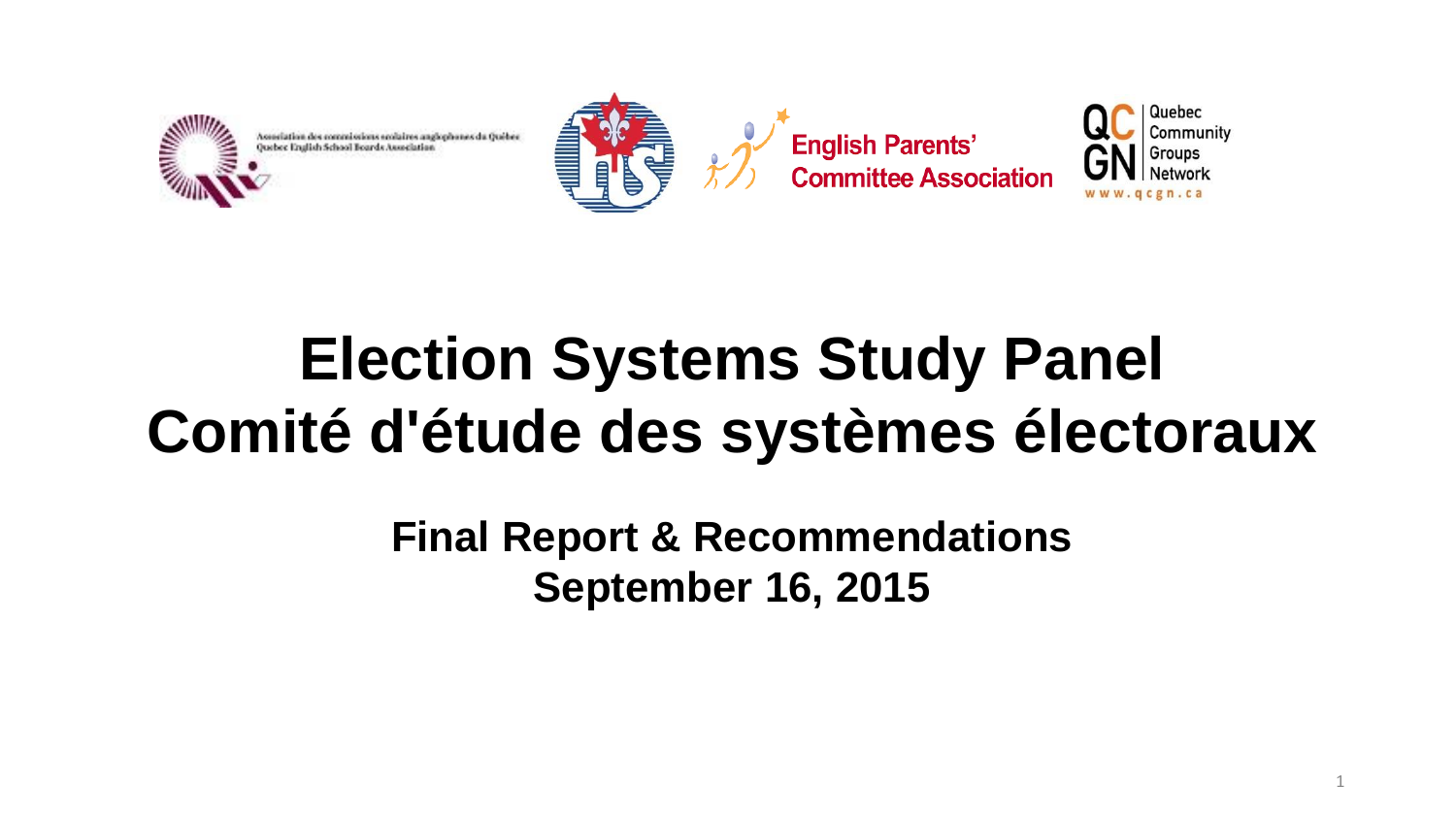

Association des commissions scolaires anglophones du Québec



**English Parents'<br>Committee Association** 



#### **Panel**

- **Chair:** Hon. Marlene Jennings, P.C., LLB **Members:** Leo La France Rachel Hunting Brian Rock Rhonda Boucher
- **Email:** electionspanel@gmail.com **Telephone:** (514) 348 8999 **Contact:** Josh Arless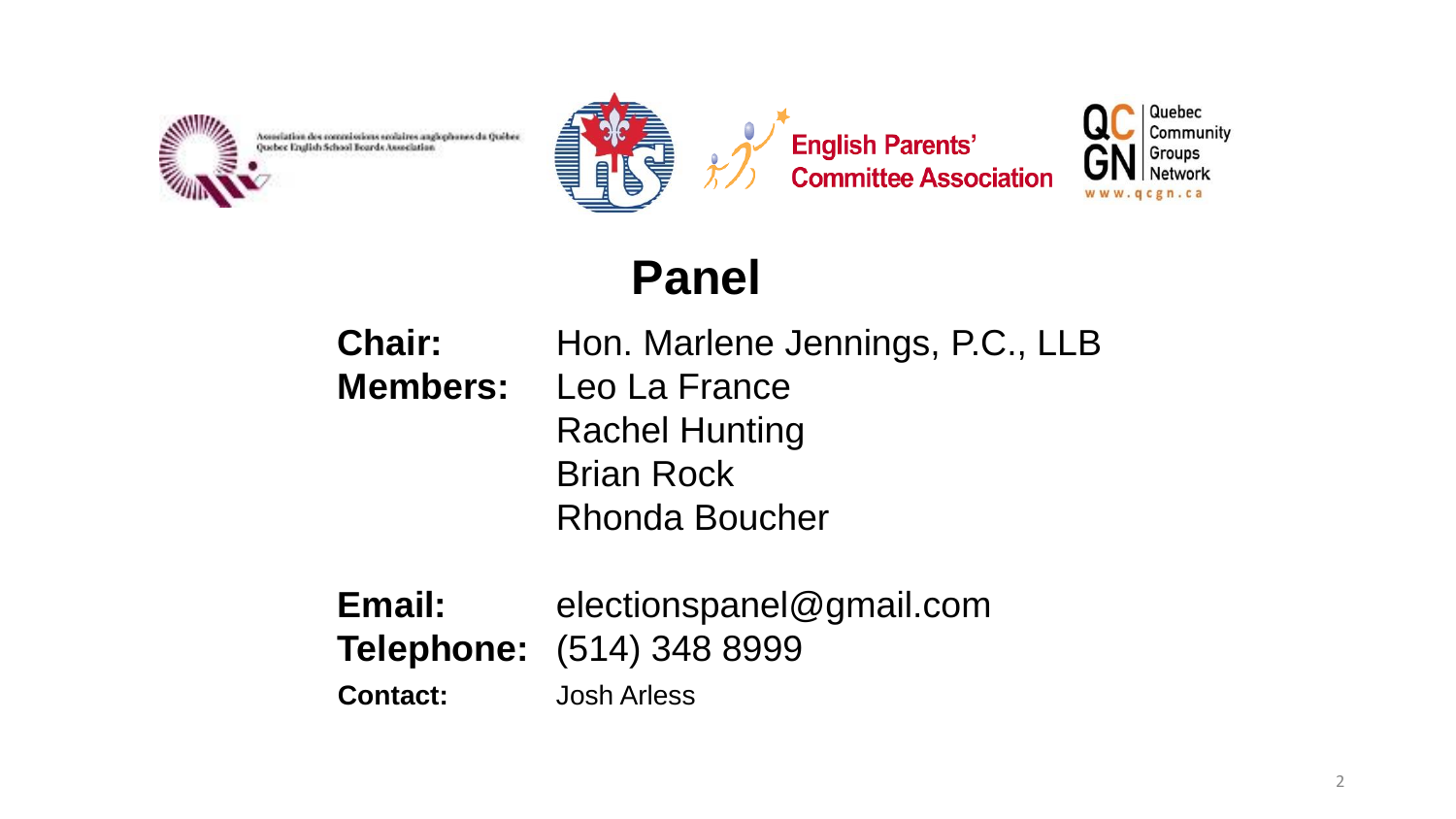



**English Parents'** 



#### **Panel Mandate**

- Review past elections and election systems and make recommendations on how to improve the election process
- Identify options for selecting School Commissioners
- Collect expert advice on minority language rights in education
- Seek out the views of interested organizations and individuals on school board governance and operational issues
- Deliver a report on community response, input and opinions of experts, and other pertinent information, and recommendations to met Constitutional guarantees and improve voter participation.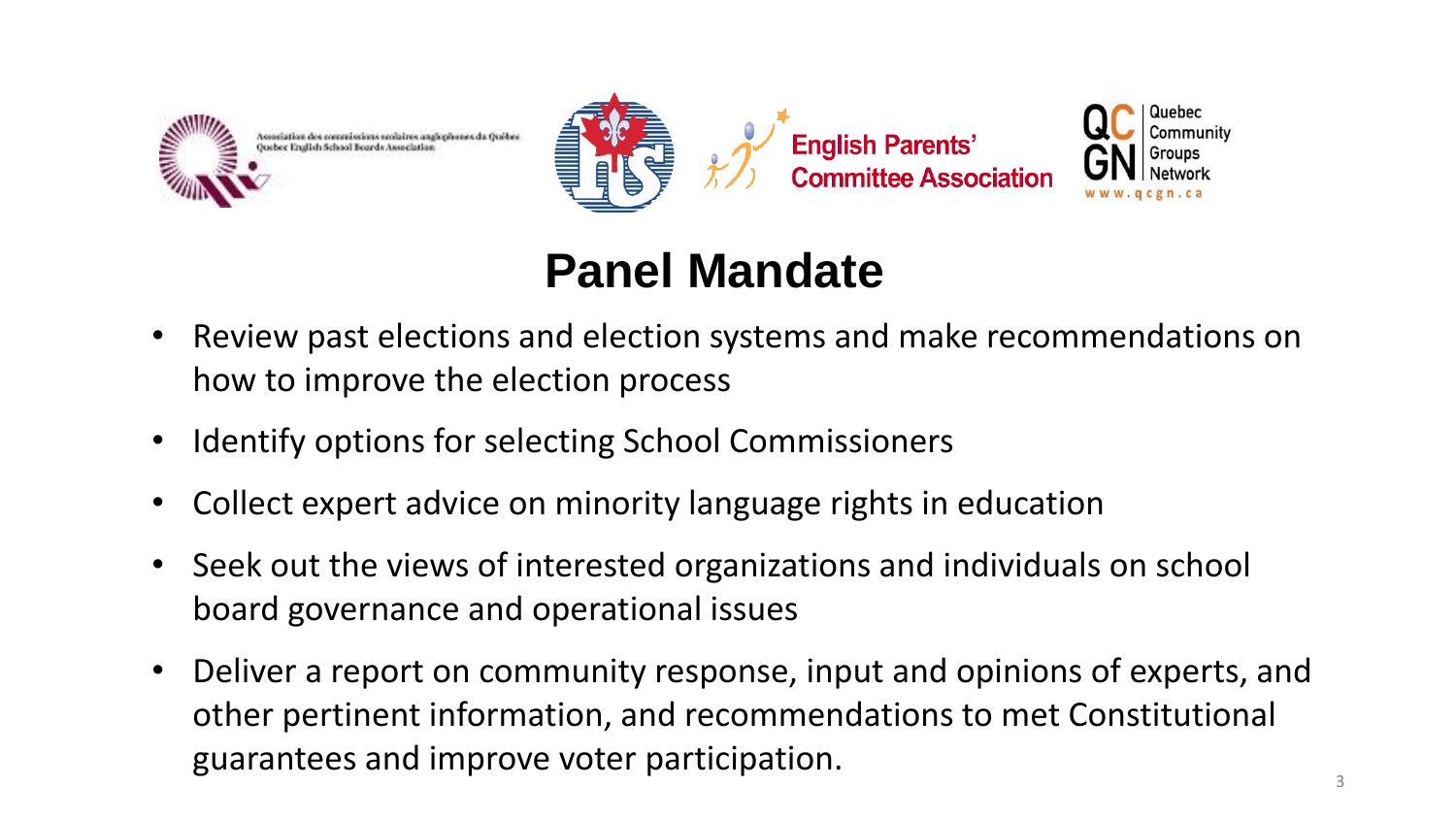



**English Parents' Committee Association** 



- 
- 
- 
- 
- 
- 
- 

# June 10, 2015 **Launch of Election Systems Study Panel**

**Panel Timeline**

- Week of June 17, 2015 General call and specific invitations sent soliciting submissions
	- July 31, 2015 Deadline for receiving written submissions
- July 6 Aug. 19, 2015 Hearings/interviews (in person, teleconference, videoconference)
	- Aug 19 Sept. 4, 2015 Preparation of final report
	- Week of Sept. 7, 2015 Final Report submitted to sponsoring organizations

• September 16, 2015 Public Release of final Panel report

October 31, 2015 **Panel mandate ends**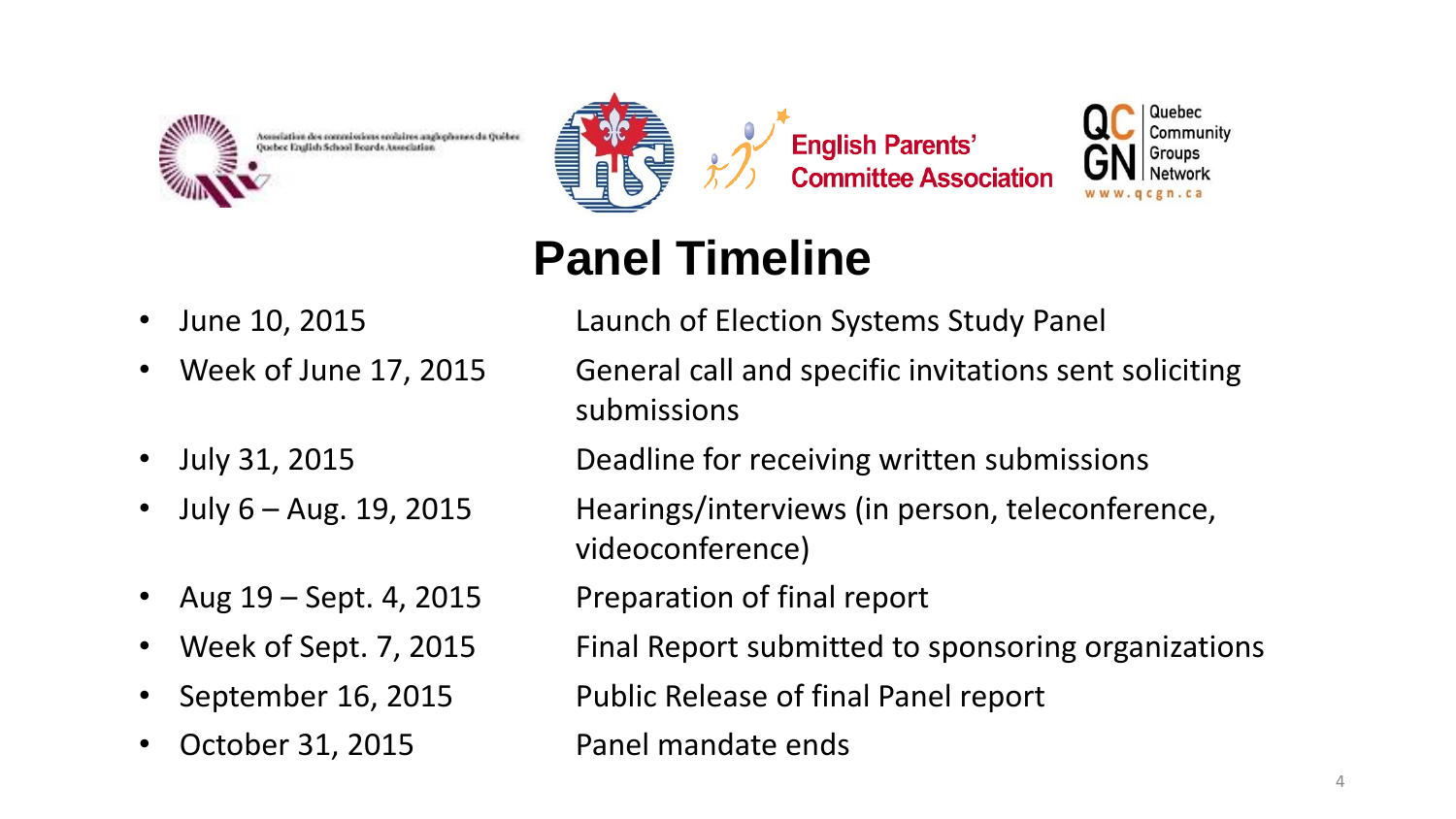



**English Parents' Committee Association** 



#### **Panel Activities & Meetings**

- 6 Teleconference meetings for Panel members
- 12 "in person" meetings of Panel members
- 40 Briefs and submissions received
- 4 Briefs/documents from out-of-Province groups or associations
- 30 hearings held
- 6 Constitutional and demographic experts consulted
- 3 Election and election system experts consulted
- 2 Returning officers from 2014 school board elections consulted
- 2 Retired school board Chairs consulted
- 3 Meetings with Education Minister Blais
- 2 Press conferences
- Multiple print and electronic media interviews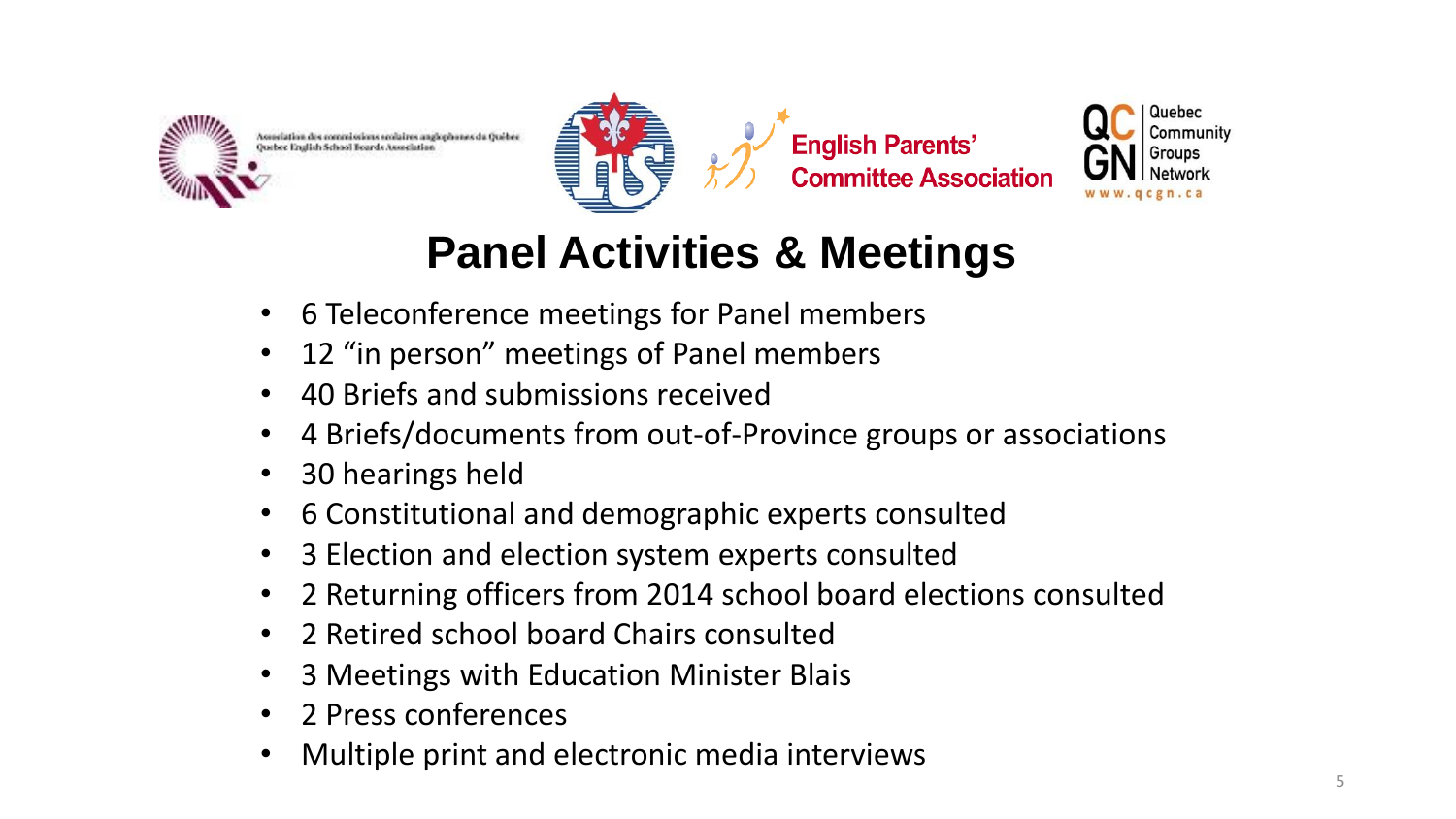







# **Reflecting our community**

One of the important elements of our mandate was to listen to input from anyone who wanted to share their point of view. No restrictions were imposed on who could deposit or what they wanted to say. While the focus was and is on English community rights, individuals and groups from across Québec provided our Panel with suggestions, research, and background on school boards, democratic representation, voter participation and nonparticipation, the voting process, the Canadian Constitution, mergers, efficiency, community involvement, student success, staff support, and more.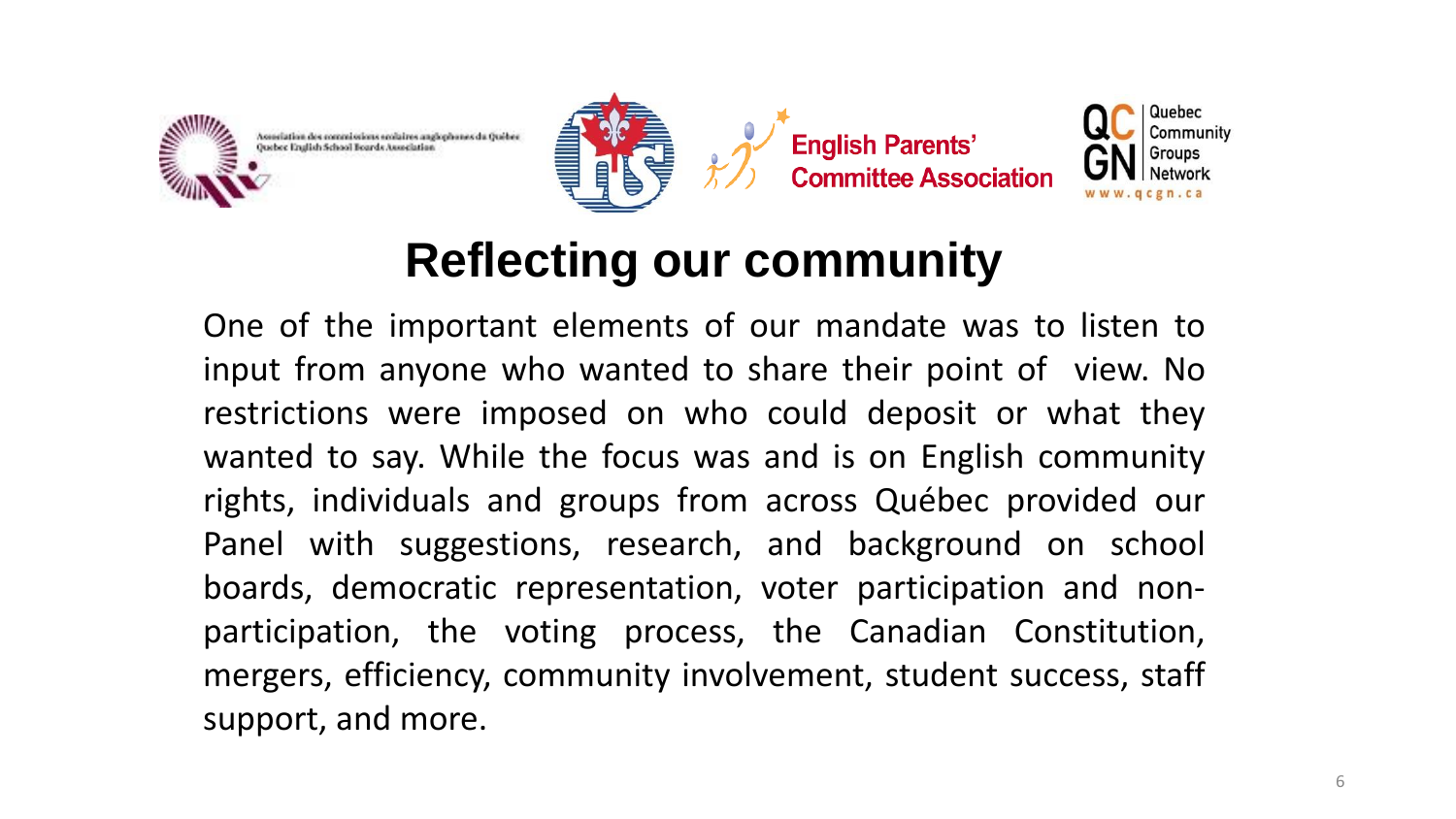







**"Our school board commissions have an important role to play. It's vital that they are not far removed from our communities so they can be made aware of the issues that affect our children. In our case, our daughter requires some special services. Knowing I have the option to contact a local commissioner to bring their attention to a gap in services is comforting and empowering. If my requests for support were filtered through a distant and disconnected office somewhere, they may never be addressed."** – Corrinna Pole, July 2015.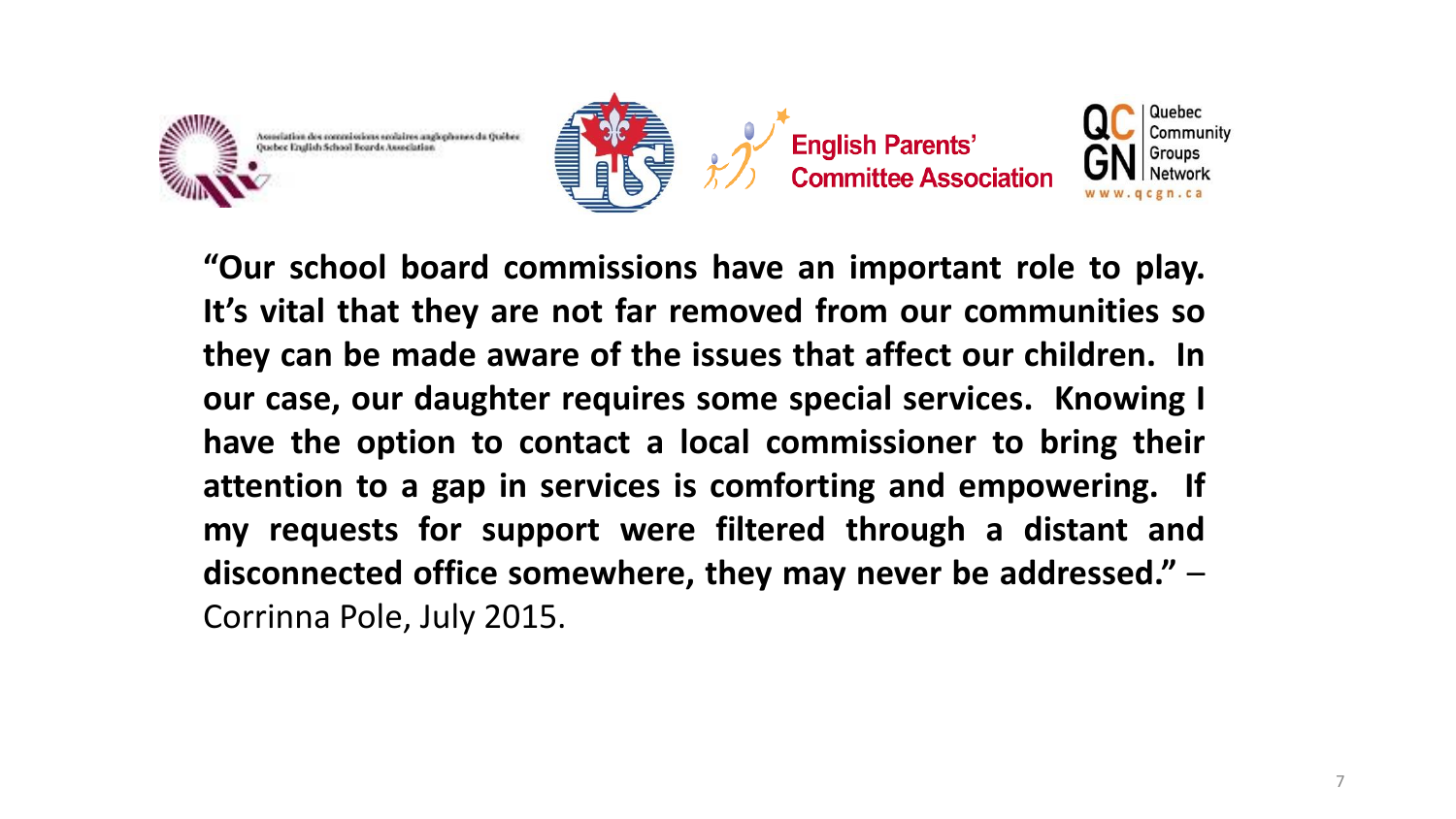







### **Reflecting our community - findings**

- Current practice of electing English school boards by universal suffrage is the best, and perhaps only, way to fulfill the government's obligation to protect the minority language community's constitutional rights.
- The strength of elected school boards is that commissioners have a special link to the community they serve. Parents know their commissioners and appreciate that they are there to help ensure the education system adapts to students' changing needs and to be their voice in Quebec City.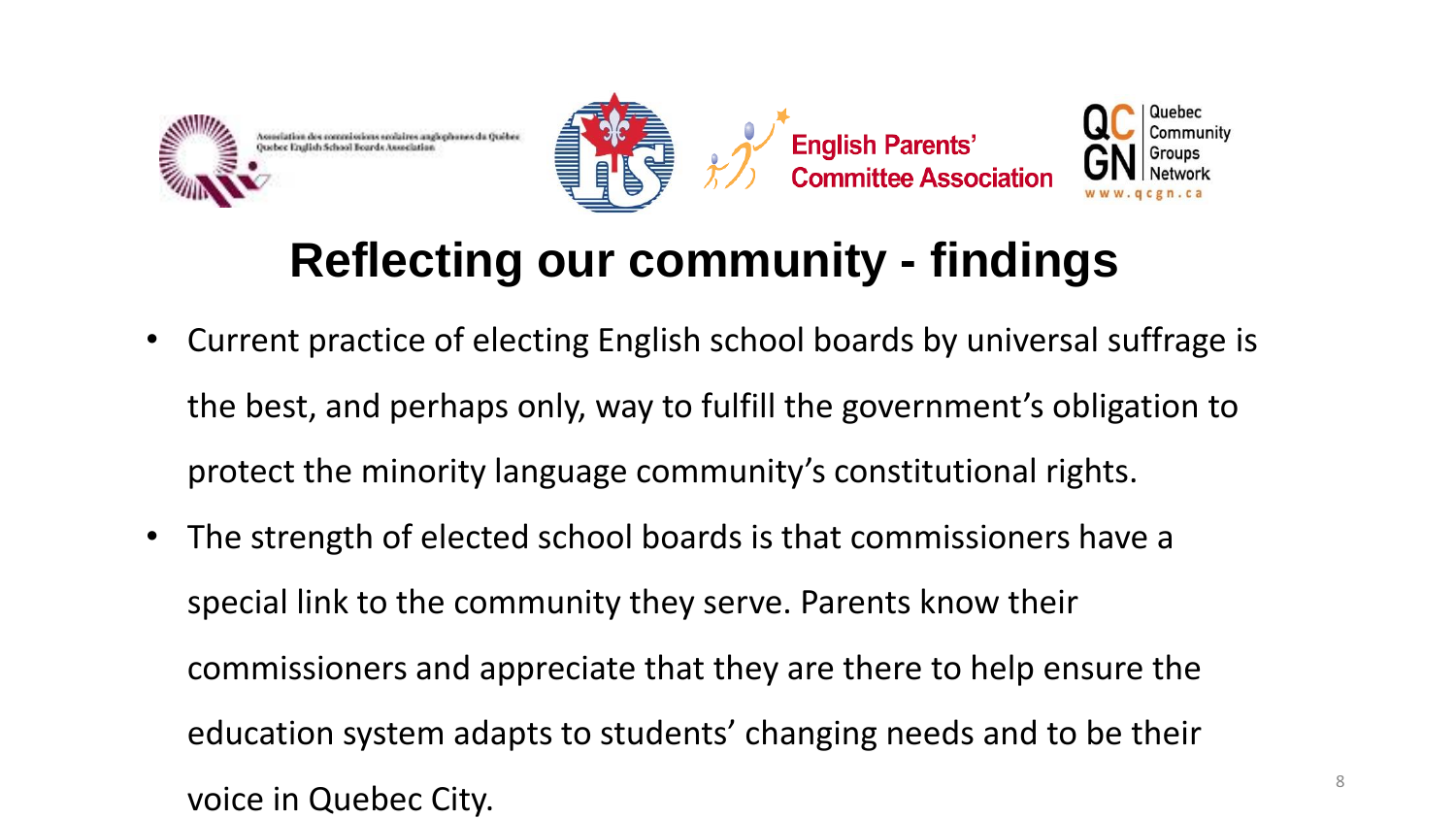







# **Reflecting our community - findings**

- School boards are the one element of the public system that the Englishspeaking minority can call its own, thus giving it a degree of democratic legitimacy that is absent for English speakers dealing with other public services.
- Steps should be taken to facilitate voter participation
- Government should consider introducing measures to strengthen Quebec's English school system including allowing students educated in English outside Canada to attend English schools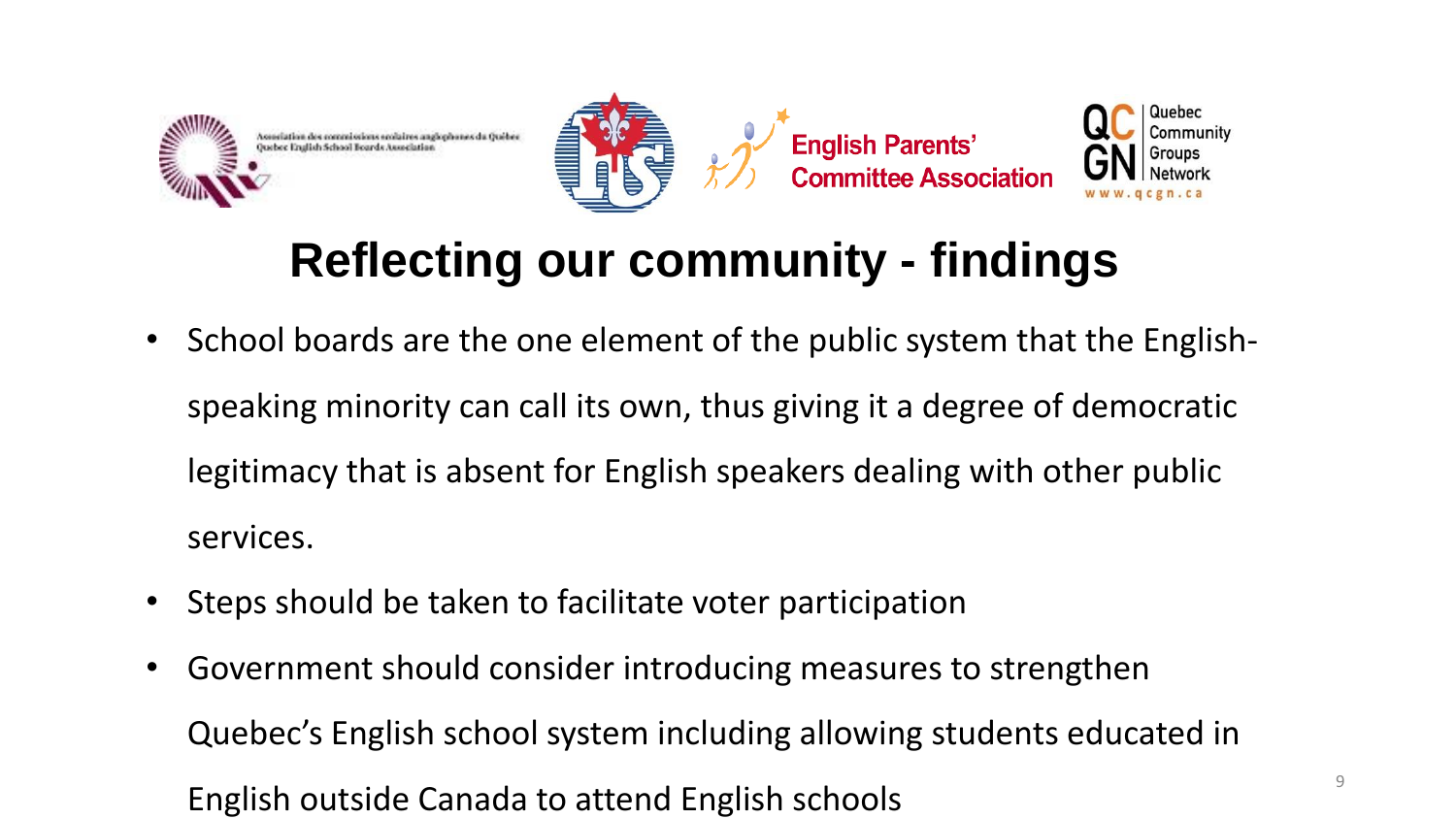







# **The Canadian Constitution**

- Section 23 of the *Canadian Charter of Rights and Freedoms*, a nonexception clause, establishes the Constitutional provisions for minority language education rights in Canada.
- While not specifically designated under Section 23, protection for the right of minority language Community members to elect School Board Commissioners and Chairs from within their communities through universal suffrage is the natural means by which to exercise their right to the management and control of their education system and is common across Canada.
- French-language minority outside Quebec elects its school boards across Canada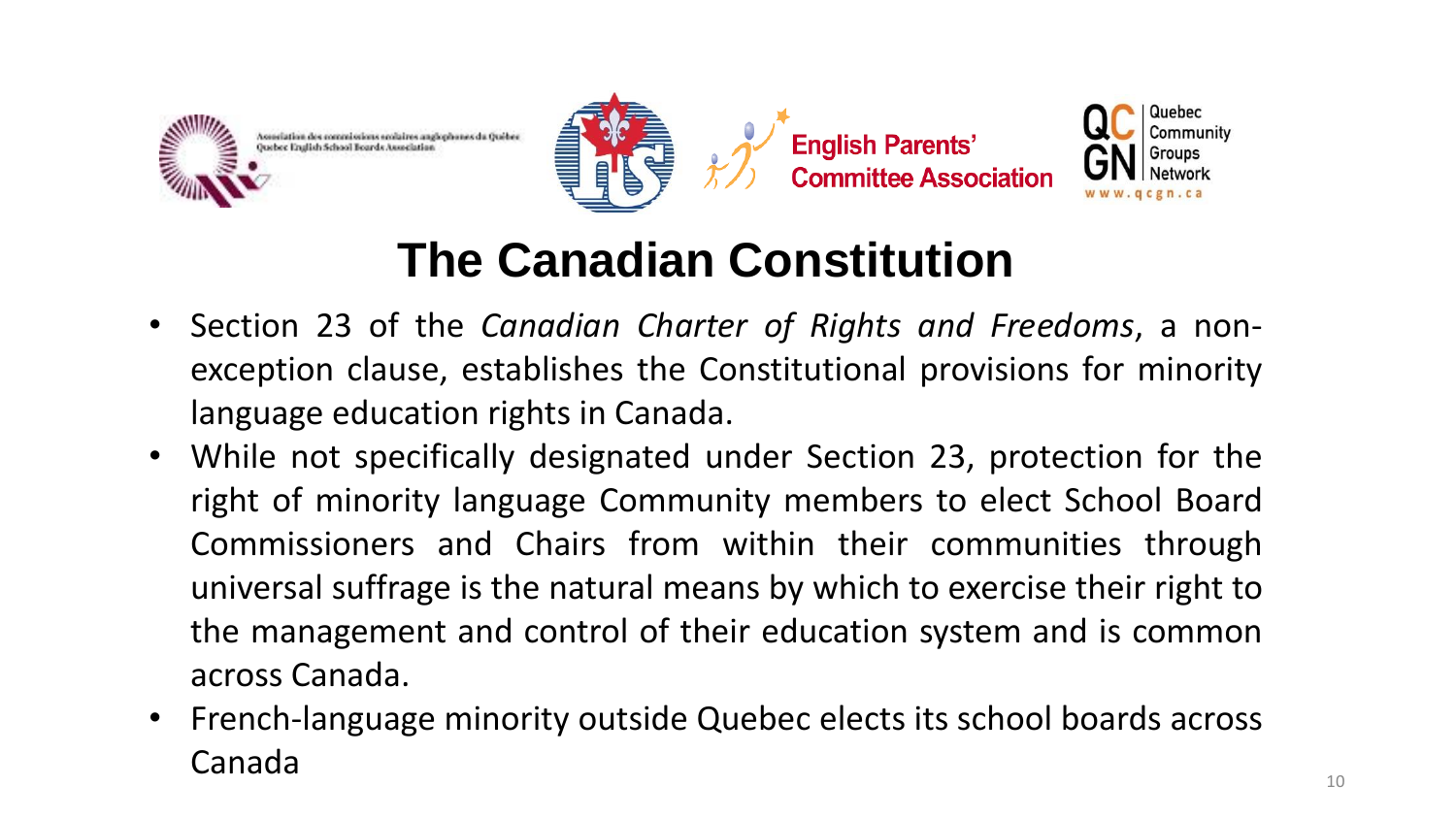







#### **School Board Models**

- Panel reviewed other models including:
	- The maintenance of the current model with more clearly defined roles for Commissioners and an expansion of their functions to give them greater latitude in policy implementation;
	- Mixed boards comprised of Commissioners elected by universal suffrage and an increased number of Parent Commissioners appointed by the School Board's own parents' committee;
	- Electoral colleges formed by parent members of governing boards who would be responsible for receiving the nominations for each position and for the selection of Commissioners;
	- Government appointed Commissioners selected from lists of nominated representatives submitted by one or more electoral colleges.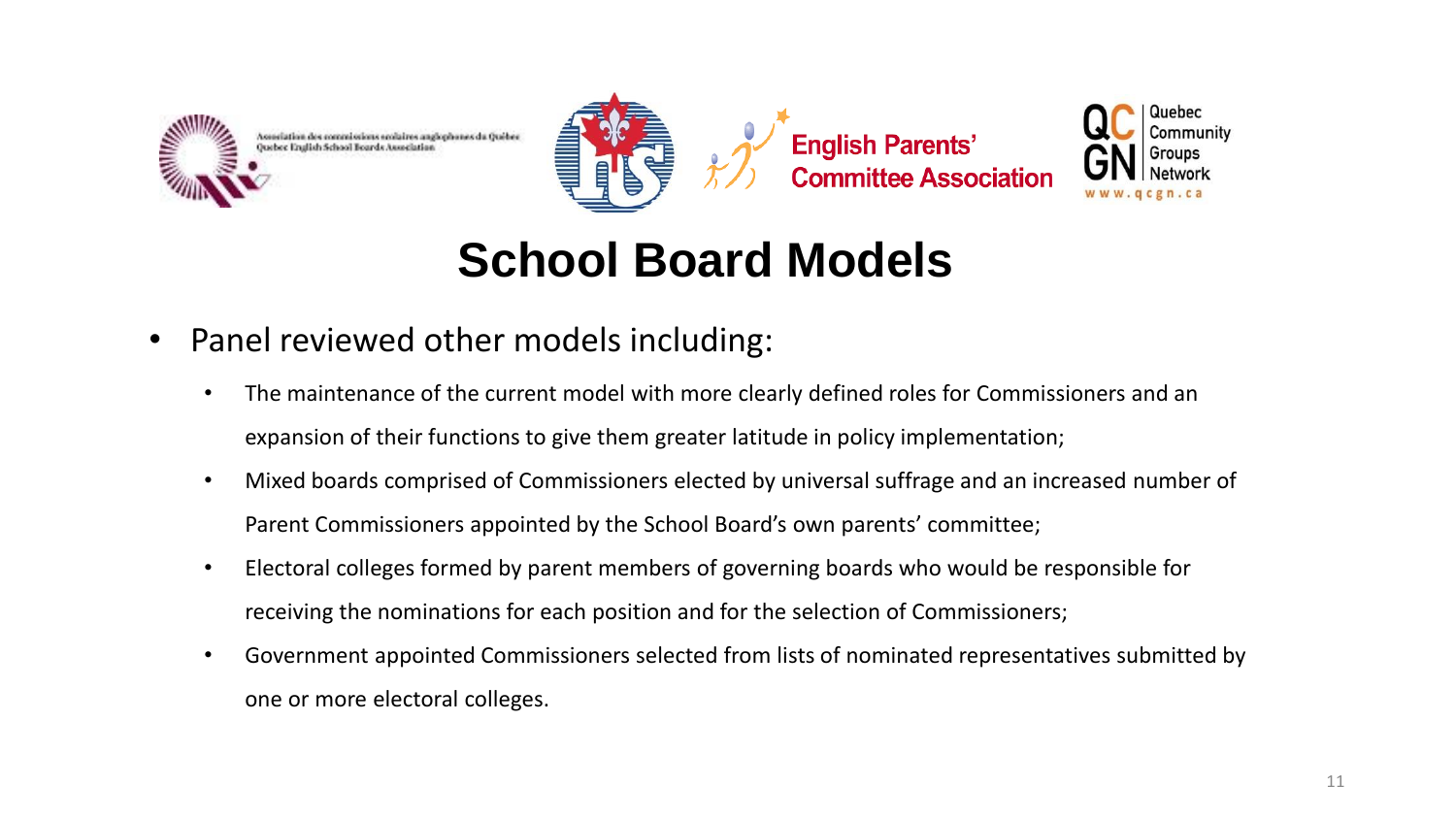







#### **School Board Models**

- Panel recommends that
	- Parent Commissioners continue to be elected through the current Parent Committee Electoral College system with all of the rights, responsibilities and duties of Commissioners elected through universal suffrage but with the addition of the right to vote.
	- Number of Parent Commissioners be increased from 4 to 6 on each School Board.
	- Maintain possibility of co-opting Commissioners based on expertise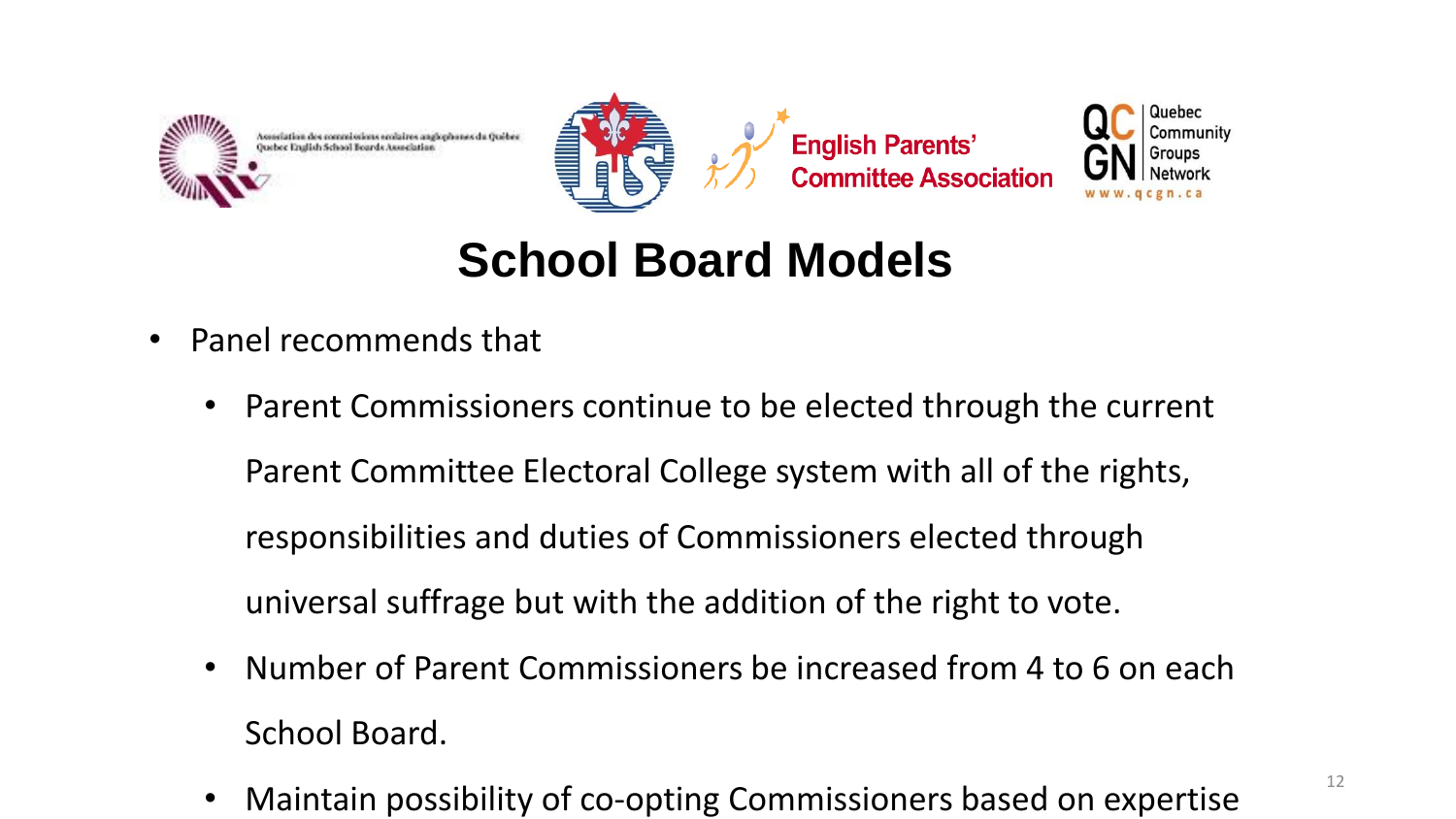



**English Parents'** \_\_.<sub>.5</sub>...............<br>Committee Associatior



#### **The role of staff and students**

- The role to be played by teachers, administrators, and others was also discussed by several groups and opinions varied widely. There is a consultative role for staff to play but it is clear that the line between staff and management must be clear.
- Further discussion is required about Cycle II Secondary student involvement on Council of Commissioners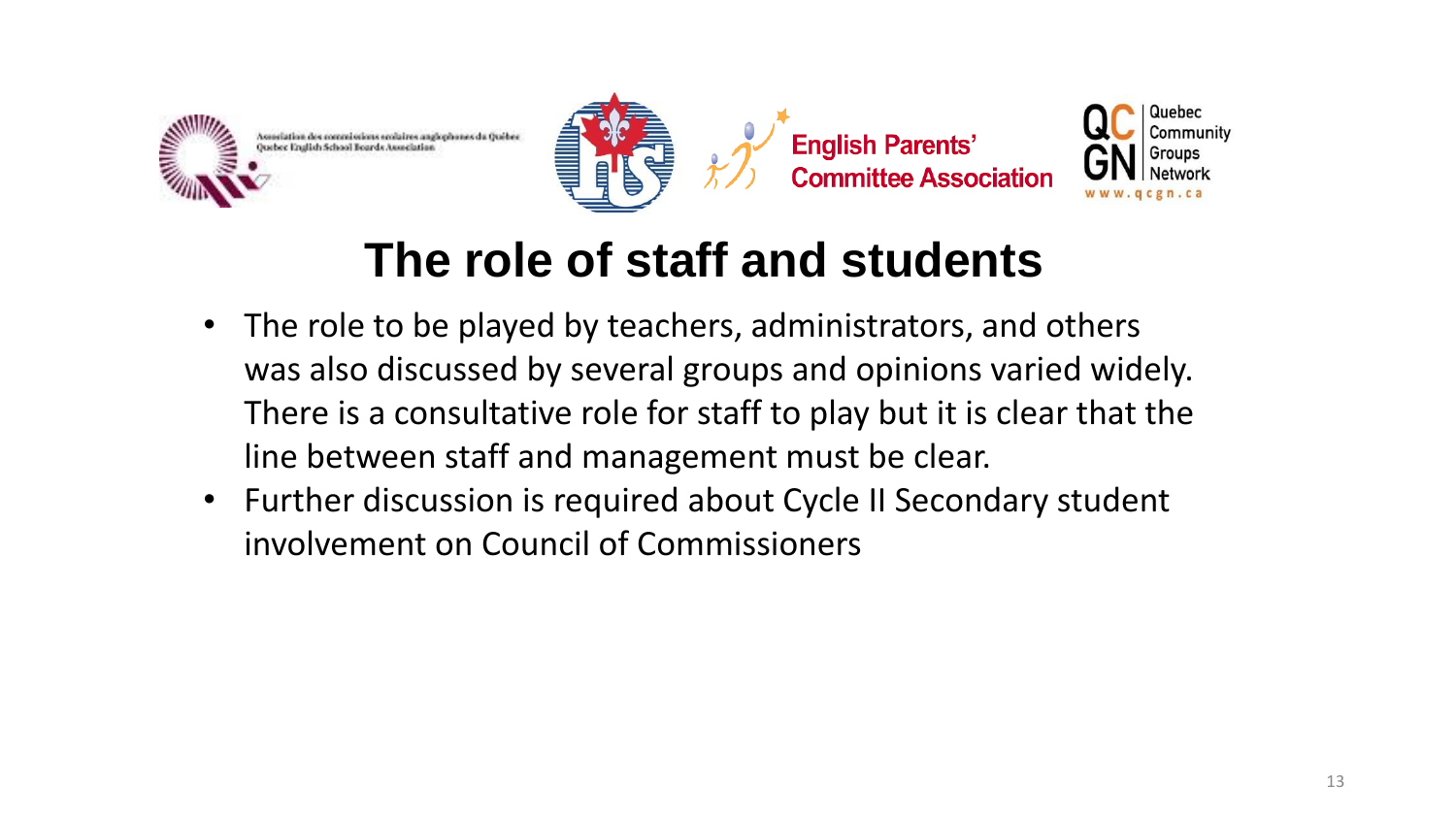







#### **Election process**

- Despite inaccurate voting lists, long line-ups at the polls and the need to travel long distances each way to exercise one's right to vote, voter participation in English School Board elections increased from 14.60% in 2003 to 16.88% in 2014.
- All students who graduate from English public schools are automatically registered on the French School Board voter list. Parents whose children have graduated from an English public high school are automatically removed from the English School Board's voter list and placed on that of the French School Board.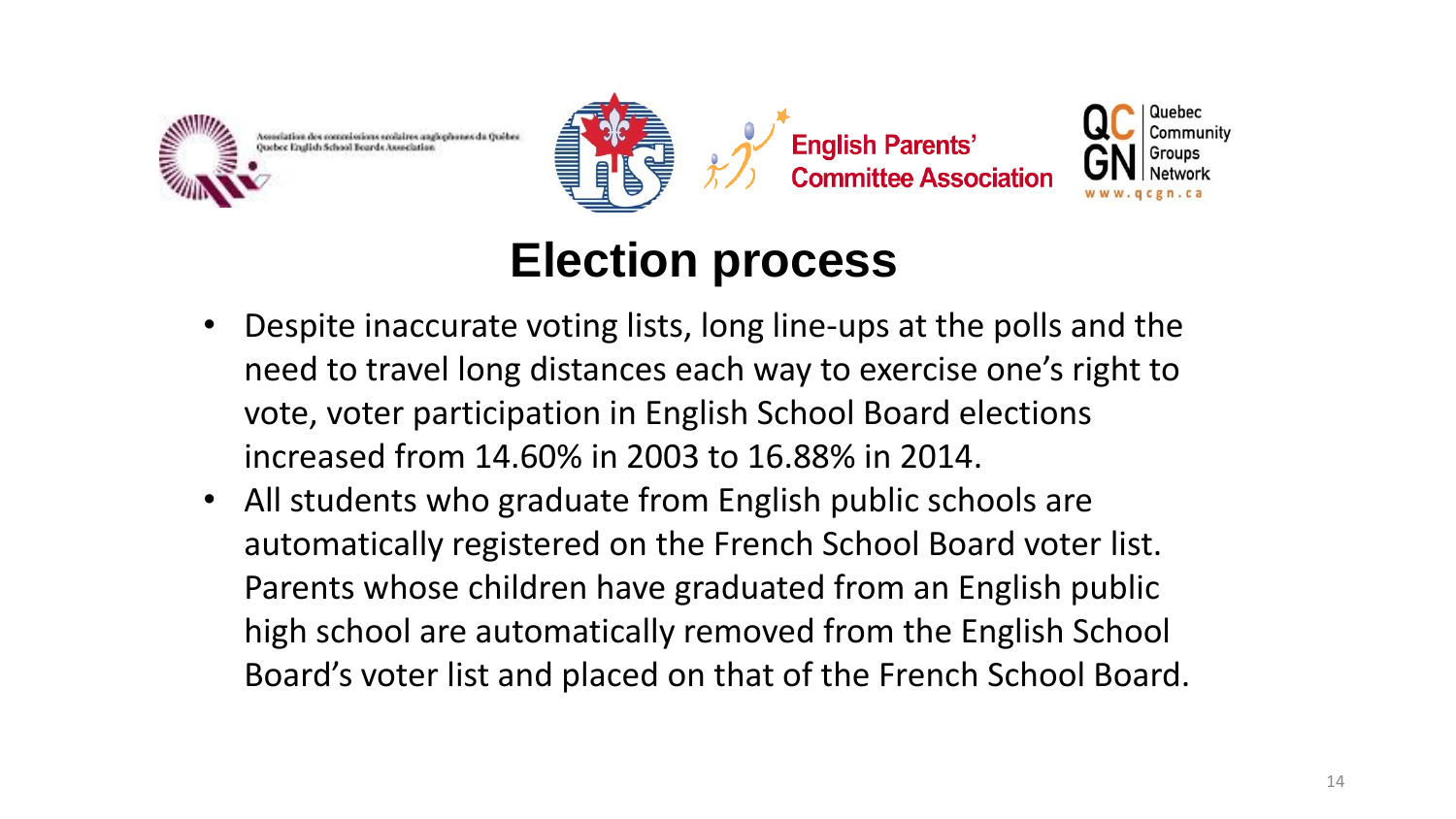







# **Election process**

Panel recommends:

- Online, telephone and mail-in ballot elections only;
- Elections Quebec oversee elections;
- English and French School Boards collaborate on revision of voter lists;
- Modifying the voter registration process so that English graduates and their parents as well as English 18 year olds are automatically on English School Board Voting list
- Election day voter registration if online voting is not implemented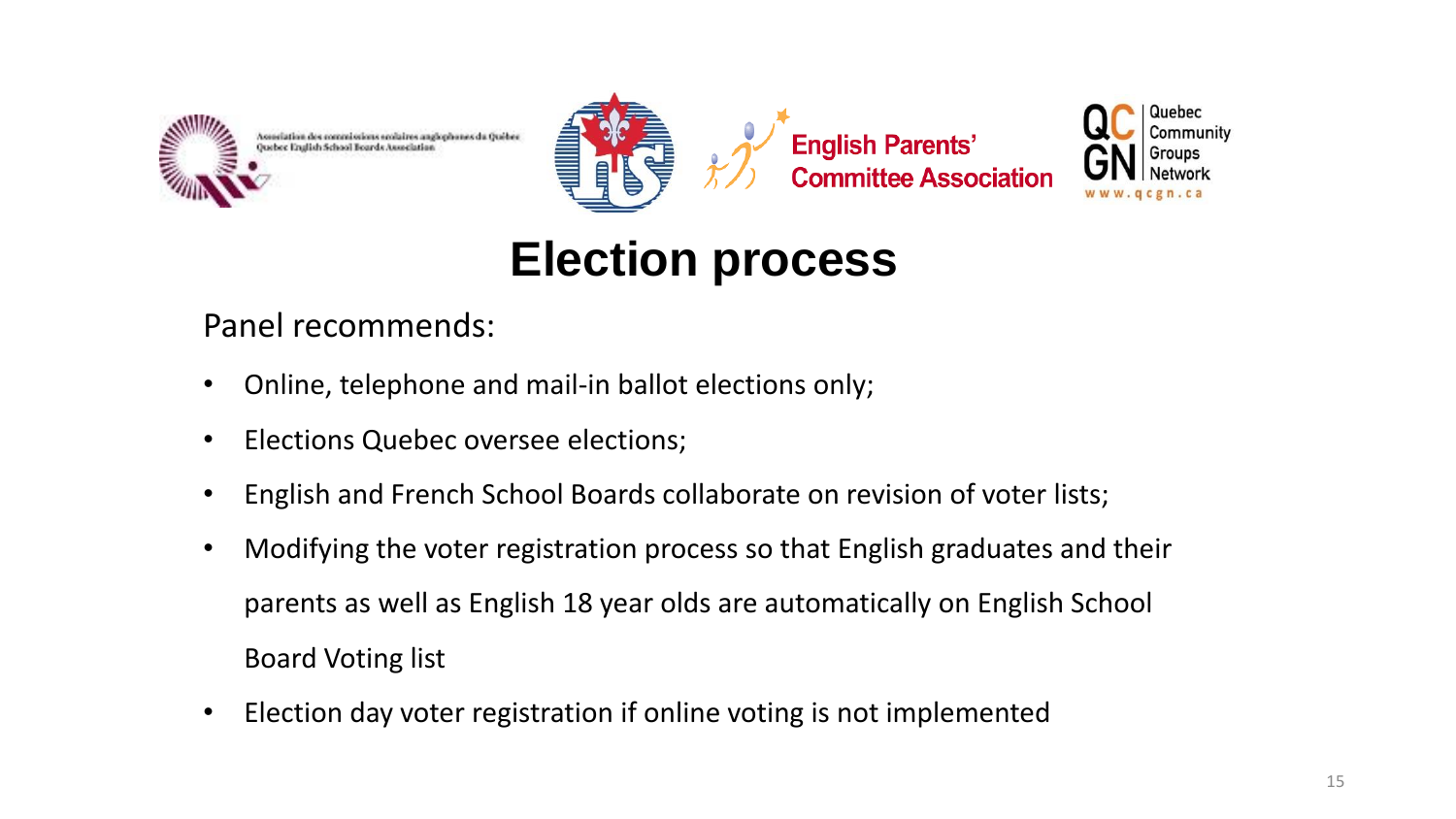









- The Election Systems Study Panel has determined that not only must the English School Boards continue as the primary institutions ensuring the vitality of Québec's English Minority Communities, but also that this school governance system will not benefit from any addition of new governance structures imposed under the guise of improving service delivery to English Minority students.
- Judged by student results, English school boards are a success story. Focus should be on how to make them better. Government should work with school boards to strengthen the system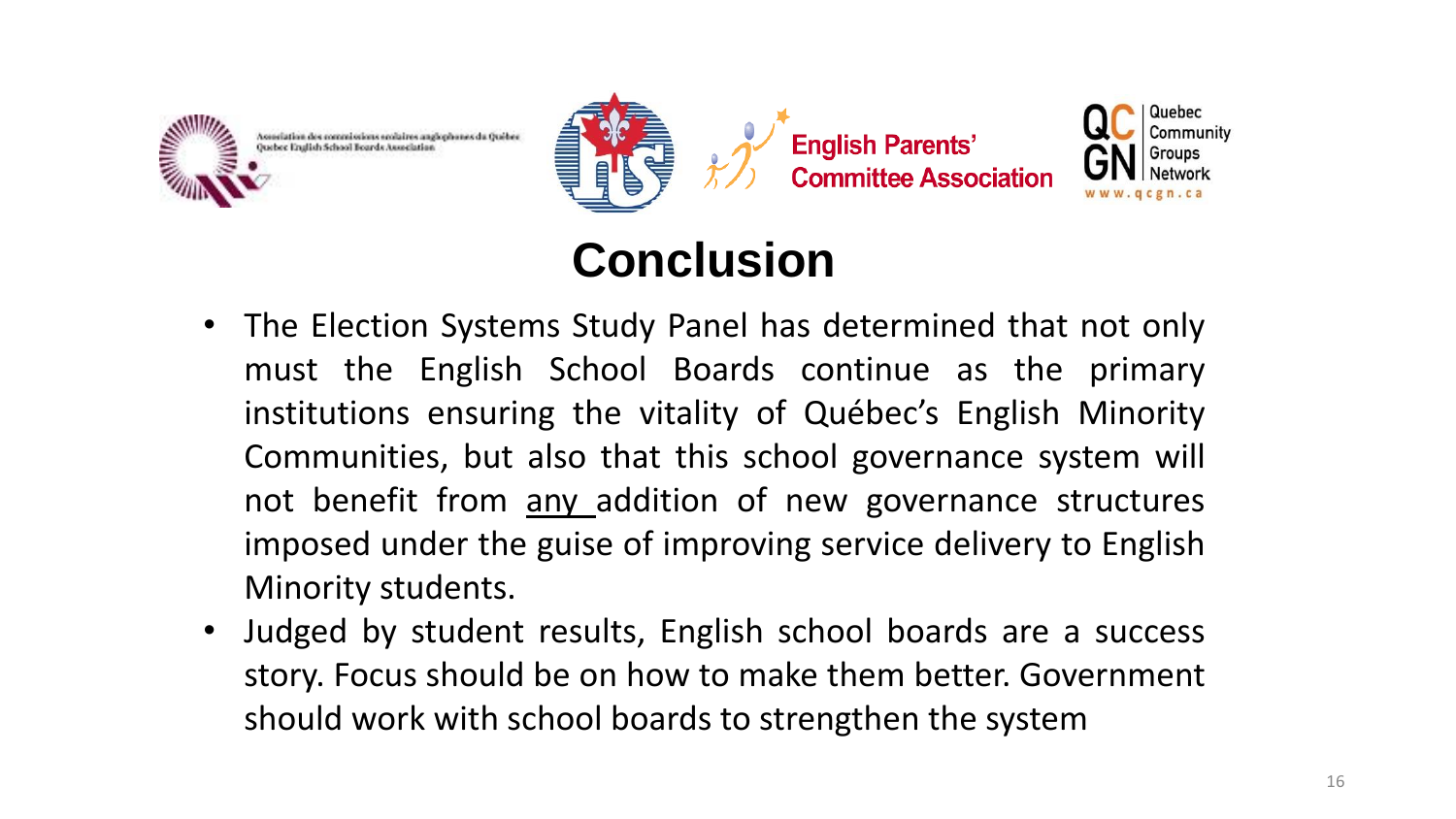



**English Parents'<br>Committee Association** 



#### **Recommendations**

- 1. 2. 3. 4. 5.
- 6.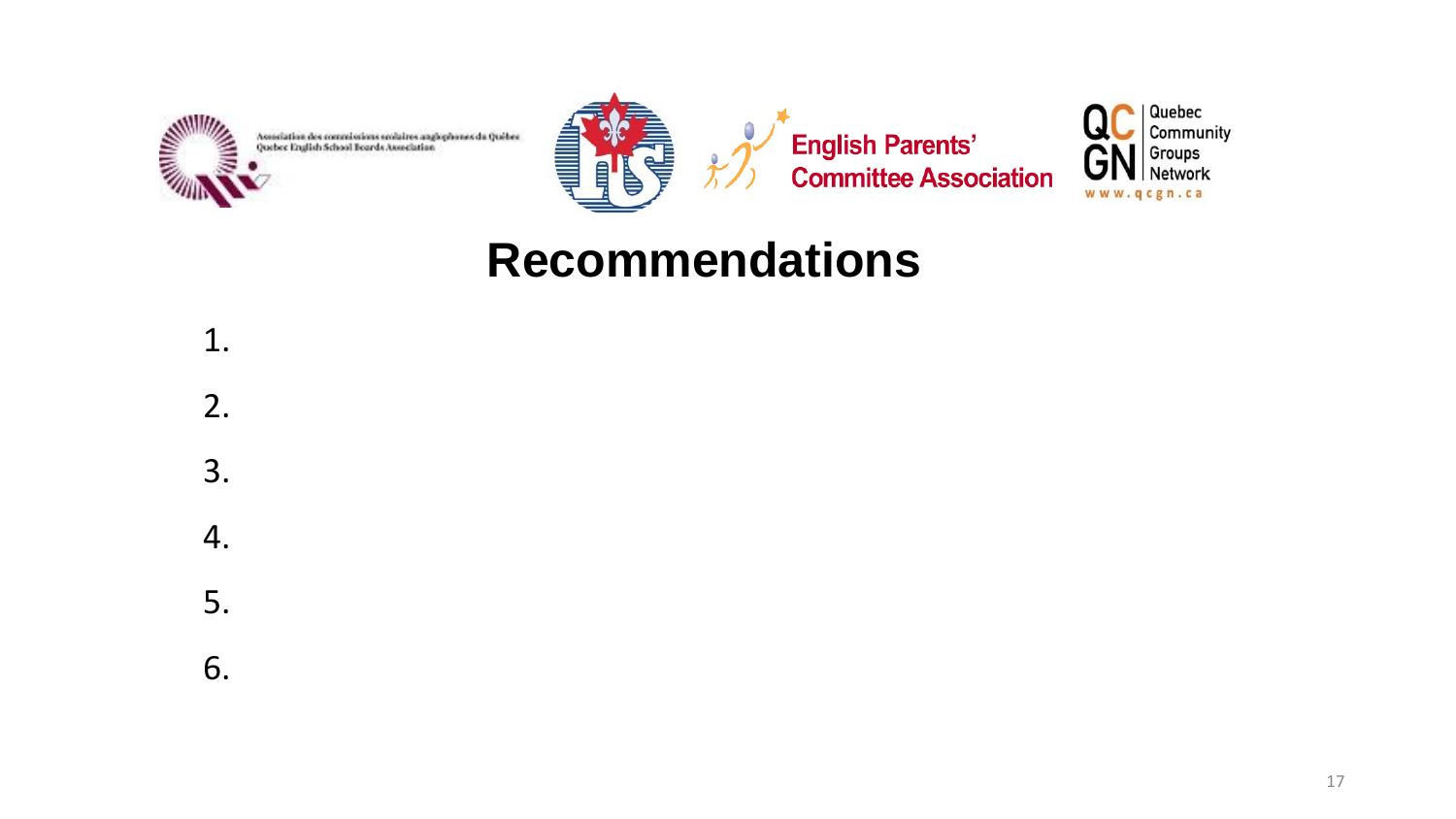



**English Parents'<br>Committee Association** 



#### **Recommendations**

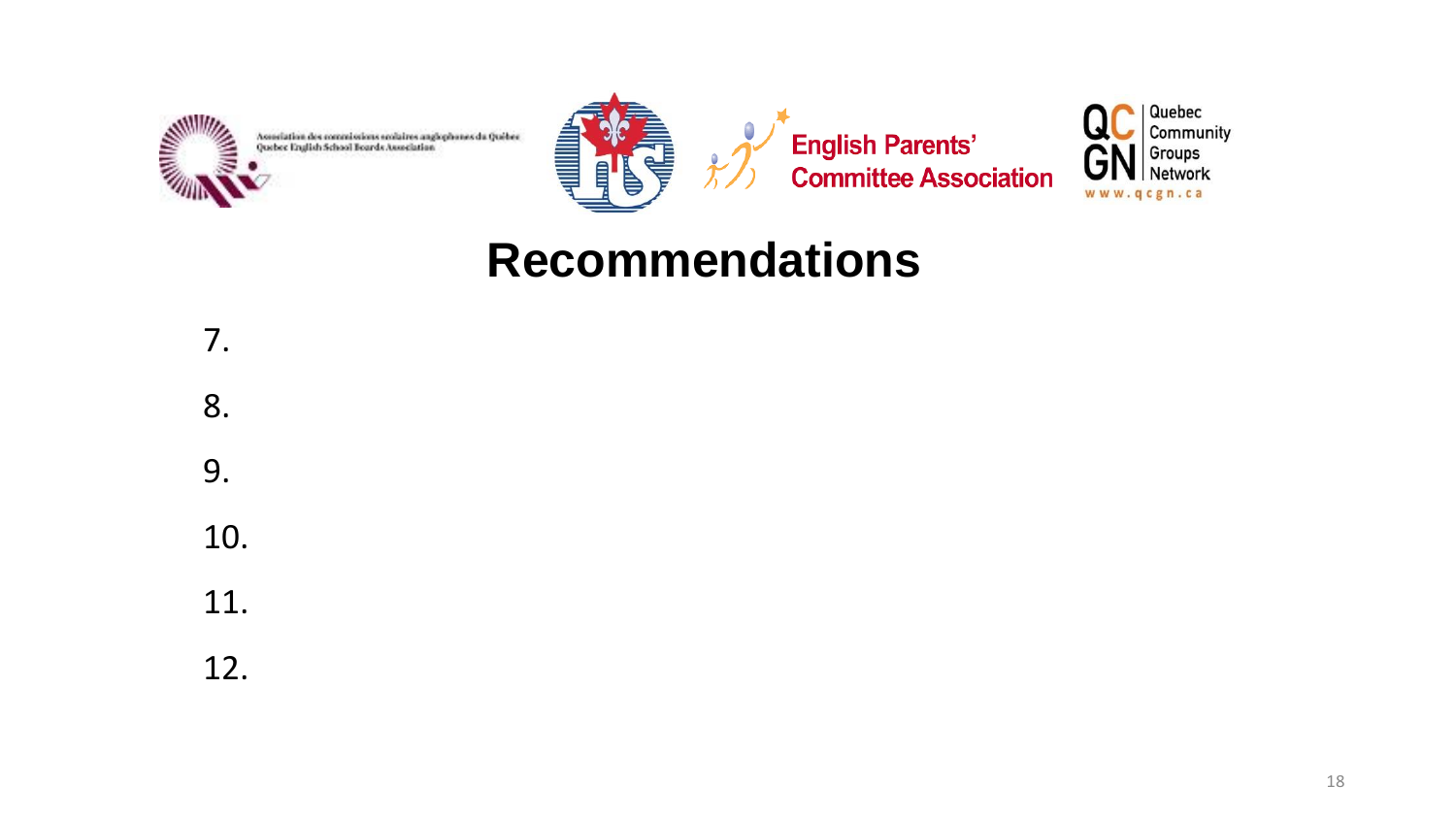







#### **Acknowledgement**

The four sponsoring organizations deserve full credit for taking the bold step of engaging this study. They ensured the independence of the Panel by allowing us to receive input without reserve, to follow the paths that opened to us, and to draw our own conclusions. Panel members thank the sponsors for the opportunity.

Hon. Marlene Jennings P.C., LLB, Panel Chair Leo La France Rachel Hunting Brian Rock Rhonda Boucher

September 16, 2015